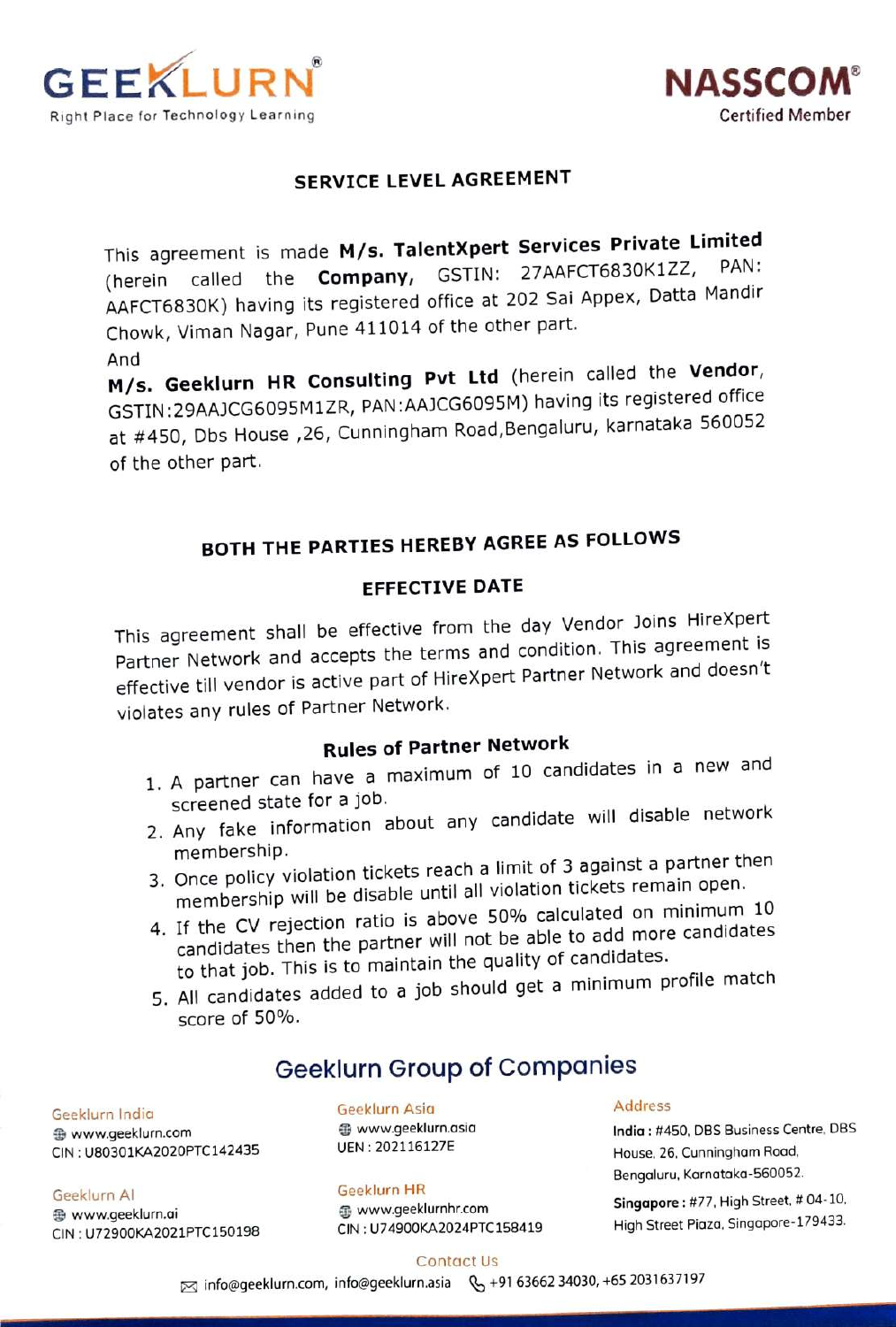



- 6. All disputes will be resolved using data available in HireXpert and for transparency data will be shared in a meeting between all concerned parties after taking permission from the owner of data.
- 7. New rules can be added based on suggestions and demand of our partners.
- 8. Existing rules can be modified based on suggestions and demand of Our partners after a polling and if we got 60°% votes from our partners to change a rule.

## SCOPE OF SERVICE

The company decides to share their requirements to vendor through HireXpert Partner Network.

Based on the requirements of Company or Company's client for various positions, Vendor will identify appropriate candidate through either any one or a combination of means such as external advertising, in house search of existing data bank and head hunting. The initial screening would be done by the Vendor. After in house assessments of the relevant skills and Screening, the vendor will add the shortlisted appropriate candidates to the relevant Job on Partner Network.

### CHARGES

Upon selection of the candidate added by the vendor, the Company will pay for the services rendered along with the terms as follows.

- 1. 50% of the commission received from Company's Client plus taxes will be additional as applicable by government norms.
- 2. On selection, the Company will give the vendor of give the the compensation offered to a complete break-up enable the vendor to bill the Company (shall be kept in strict confidence).
- 3. All payments are to be made after deduction of the applicable tax deduction at source within 15 days after payment is received from Companies end client.
- 4. The vendor will raise the invoice after 15 days from the day candidate joins the Company.
- 5. All payments will be made in the form of online transfer in favor of the vendor.
- 6. All requisitions and requests and commu<del>Gee</del>ikhunfonGhoupan Goumpaniesting. 6. All requisitions and requests and other work related

Dwww.geeklurn.com CIN: U80301 KA2020PTC142435

Geeklurn Al Geeklurn HR ⊕ www.geeklurn.ai<br>CIN : U72900KA2021PTC150198

### Geeklurn India Geeklurn Asia Address www.geeklurn.asia UEN: 202116127E

CIN:U74900KA2024PTC158419

India: #450, DBS Business Centre, DBS House, 26, Cunningham Road, Bengaluru, Karnatoka-560052.

www.geeklurnhr.com Singapore : #77, High Street, # 04-10. High Street Piaza, Singapore-179433.

### Contact Us